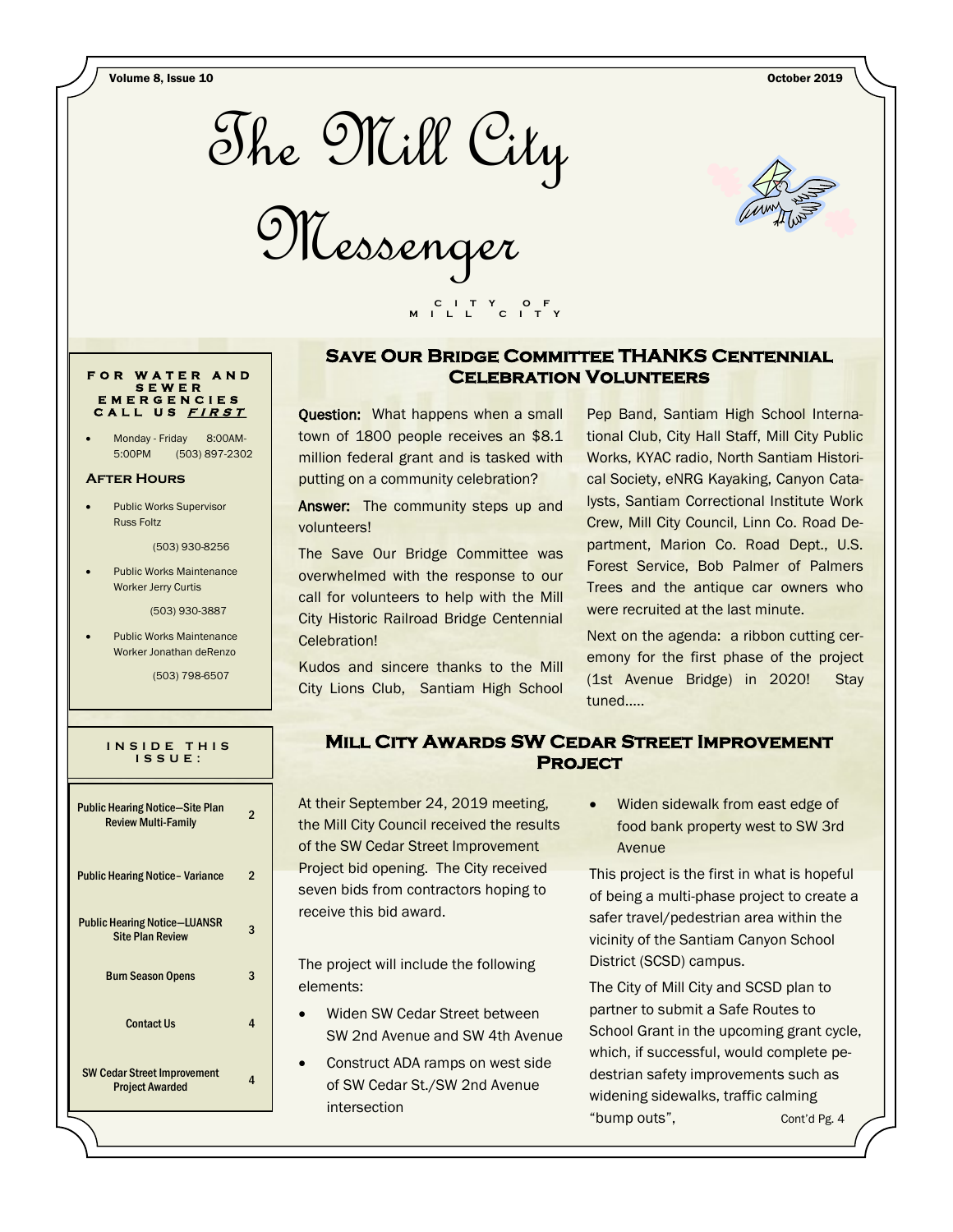**PAGE 2 THE MILL CITY MESSENGER** 

# **N o t i c e o f P u b l i c H e a r i n g — S i t e P l a n R e v i e w M u l t i - F a m i l y**

The City has received a land use application from Spring Aerni requesting permission to use a portion of an existing building as a secondary dwelling, under Chapter 17.16.020 of the Mill City Zoning Code. The applicant proposes to use an existing 36' x 24' accessory building on the site at 710 SE 3rd Avenue as a secondary dwelling unit. The property is located in the Multi-Family Residential (R-2) zone.

A public hearing concerning the matter will be held before the Planning Commission on Tuesday, October 15, 2019 as part of the regularly scheduled Planning Commission

meeting which begins at 6:30 p.m. at the City Hall, 444 1st Avenue in Mill City. The Planning Commission will make its decision based on criteria found in the Mill City Zoning Code, Chapter 17.16. The Searchable City Code can be viewed under "Documents" at the City of Mill City website: http://www.ci.millcity.or.us/ . The zoning code is Title 17.

The application, decision criteria and staff report will be available at City Hall seven days prior to the hearing. The Planning Commission may either approve, deny or approve the application with conditions or modifications. Any person wishing to provide testimony must address the decision criteria. Failure to raise an issue precludes appeal and failure to specify to which criterion the comment is directed precludes appeal based on that criterion. City Hall is accessible to persons with disabilities. Please call City Hall (503.897.2302) by noon the day before the meeting if you need an interpreter for the hearing impaired or any other special accommodation or if you have any questions related to the application.

#### **N o t i c e o f P u b l i c H e a r i n g — V a r i a n c e**

The City has received a land use application from Gerardo Martinez requesting a variance to Section 17.16.060 of the Mill City Zoning Code to allow a 5' side setback instead of the required 7.5' side setback for a two-story dwelling.

The applicant proposes to construct a 28' x 30' addition to his home at 648 SW Parkside Drive. The addition will include a conversion of the tion of a second story bedroom and bonus room. The existing carport has a 5' setback from the south property line. Mr. Martinez proposes to retain the existing 5' south setback for the remodel/addition. Under Section 17.16.060 a 2-story structure requires a 7.5' setback to

the side property line. Decision criteria for a variance are found in Section 17.56.030 of the Mill City Zoning Code.

A public hearing concerning the matter will be held before the Planning Commission on Tuesday, October 15, 2019 as part of the regularly scheduled Planning Commission meeting which begins at 6:30 p.m. -at the City Hall, 444 1st Avenue in Mill City. The Planning Commission will make its decision based on criexisting carport to a garage, the addi- teria found in the Mill City Zoning Code, Section 17.56.030. The Searchable City Code can be viewed under "Documents" at the City of Mill City website: http://www.ci.mill-city.or.us/ . The zoning code is Title 17.

> The application, decision criteria and staff report will be available at City Hall seven days prior to the hearing. The

Planning Commission may either approve, deny or approve the application with conditions or modifications. Any person wishing to provide testimony must address the decision criteria. Failure to raise an issue precludes appeal and failure to specify to which criterion the comment is directed precludes appeal based on that criterion. City Hall is accessible to persons with disabilities. Please call City Hall (503.897.2302) by noon the day before the meeting if you need an interpreter for the hearing impaired or any other special accommodation or if you have any questions related to the application.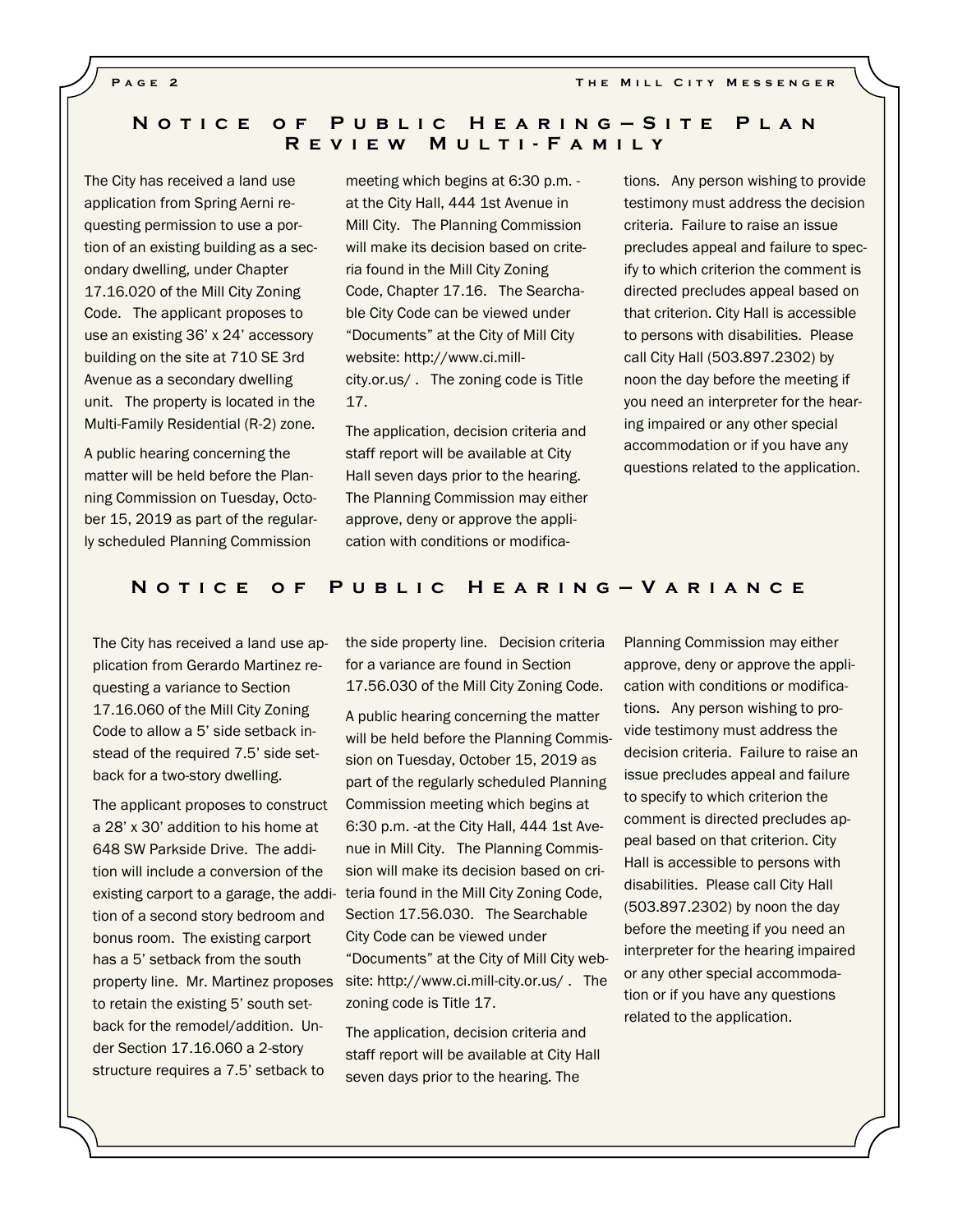## **N o t i c e o f P u b l i c H e a r i n g — L a n d U s e A C T I O N O N T H E N O R T H S A N T I A M R I V E R S IT E P l a n R e v i e w**

The City has received a land use applica-Commission will make its decision tion from Kean and Donda Warriner. The applicants propose to construct a new single-family home at 1315 SW Spring Street on a vacant parcel adjacent to the North Santiam River. Since the lot has frontage on the North Santiam River, the applicant is required to submit a site plan showing the proposed  $1$ . location of the new home, setbacks from the river and plans for landscaping and site improvements. The proposed building site is not located in the flood hazard area and does not have any identified wetlands.

A public hearing concerning the matter will be held before the Planning Commission on Tuesday, October 15, 2019 at their regularly scheduled meeting beginning at 6:30 p.m. at the City Hall at 444 1st Avenue in Mill City. The Planning

based on decision criteria found in the approve, deny or approve the applica-Mill City Municipal Code, Title 17 – Searchable City Code can be viewed under "Documents" at the City of Mill City website: http://www.ci.millcity.or.us/

*1. Section 17.44.120 lists standards and criteria for site plan reviews for land use actions adjacent to the North Santiam River. The criteria address removal of vegetation and trees below the topographical break of the bank above the river and whether or not the proposed uses may have a potentially damaging impact on fish or wildlife habitat along the river.* 

The application, decision criteria and staff report will be available at City Hall seven days prior to the hearing.

# **MILL CITY VOLUNTEER FIRE D e p a r t m e n t a n n o u n c e s O p e n i n g o f B u r n S e a s o n**

Burn Season Opens October 1st— Due to the recent rains the fall backyard burning season will open on October 1st. The Mill City Volunteer Fire Department wants you to remember to always call before you burn. The burn information number is 1-877-982-0011 and is updated daily at 8am. Call this number before you burn, they will tell you if it is a burn day and the hours that you can burn for that day.

Burn days are regulated by the DEQ each day and there will be some days that burning is not allowed, so make sure you call each day that you want to burn. Make sure that you do

not leave your burn pile unattended and that you have a water source readily available in case it tries to get out of control. Keep your pile small; don't try to burn huge piles that will burn for days at a time, which is how they get out of control. Make sure that you are only burning legal items on your burn pile; backyard debris is all you should have on there, no plastics or garbage. For a brochure on what is legal to burn you can stop by the fire hall; 400 S 1st Avenue, Mill City, Monday – Friday 9am-3pm.

If you have any question please

Zoning Code, Section 17.44.120. The Any person wishing to provide testimony The Planning Commission may either tion with conditions or modifications. must address the decision criteria. Failure to raise an issue precludes appeal and failure to specify to which criterion the comment is directed precludes appeal based on that criterion.

> City Hall is accessible to persons with disabilities. Please call City Hall (503.897.2302) by noon the day before the meeting if you need an interpreter for the hearing impaired or any other special accommodation or if you have any questions related to the application.



call the Mill City Fire Department at 503-897-2390 .